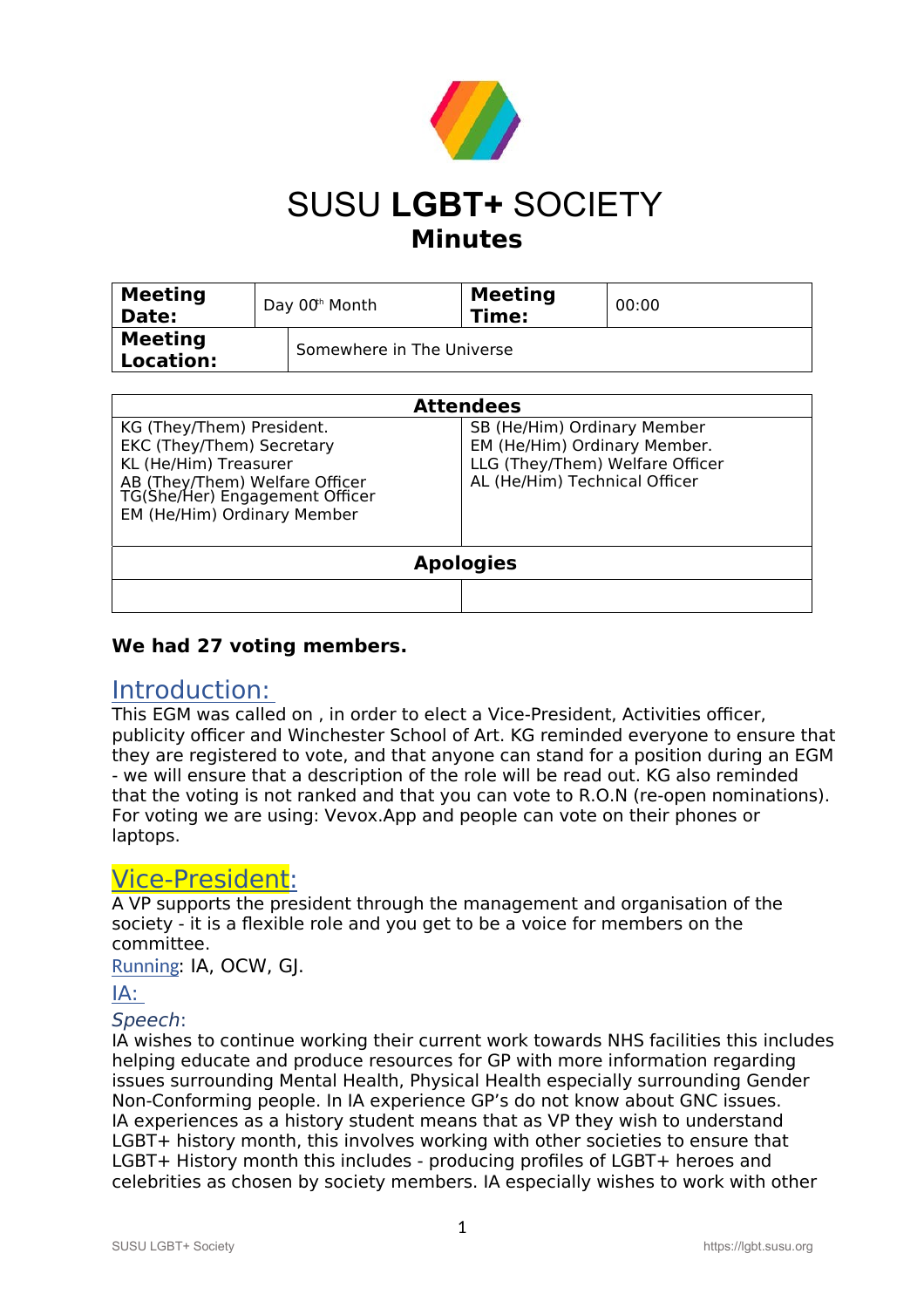

societies that are of minority groups, and also try and get more involvement with LGBT+ and sports.

Overall, their main aim as VP would be to make the society a safe space, as it helped them when they came to university.

#### Questions:

**Q**:SB: You commented that you wish to make our history month better? **A**: IA; mini-profiles of people in the community, historic people, and people who they admire. People who wish to honour during the history month.

### **OCW**

#### Speech:

OCW commented that they are a fresher at Southampton, they have no big changes that they would bring to the society as they have been happy with everything that happened so far. Their main aim is to continue to emulate the environment and atmosphere that they have found helpful, within the society, since coming to university. Alongside, making the society and welcoming place as VP they would ensure that events and the society run smoothly, which is important to OCW as the society events has helped them get to know different people.

#### Questions:

**None**.

## GI

### Speech:

GJ is a new post-graduate student at Southampton, however at their old university they were active in their LGBT+ society, and credits it with helping them understand who they were. GJ during their undergraduate degree had some experiences, within the LGBT+ society, helping organising events.

GJ commented that they had quite a few ideas for events, both drinking and nonalcoholic however would wish to speak to the committee before mentioning their ideas. Alongside this, their friend has a Kickstarter for an LGBT+ supplement for Dungeons and Dragons and they have been given a play test-copy that they would like to try, by running a one-shot.

Overall, they wished to make the society somewhere where people can come and be accepted.

### Questions:

**Q**:LLG: We are also this evening, electing an events officer. Why did you choose to run as VP?

**A:** GJ: They do not feel confident enough to go for events office, and they wishes to be there if people need resources or need extra help. And would rather be able to help where they can rather than being in a fixed role.

#### Voting:

IA – 11  $GI - 11$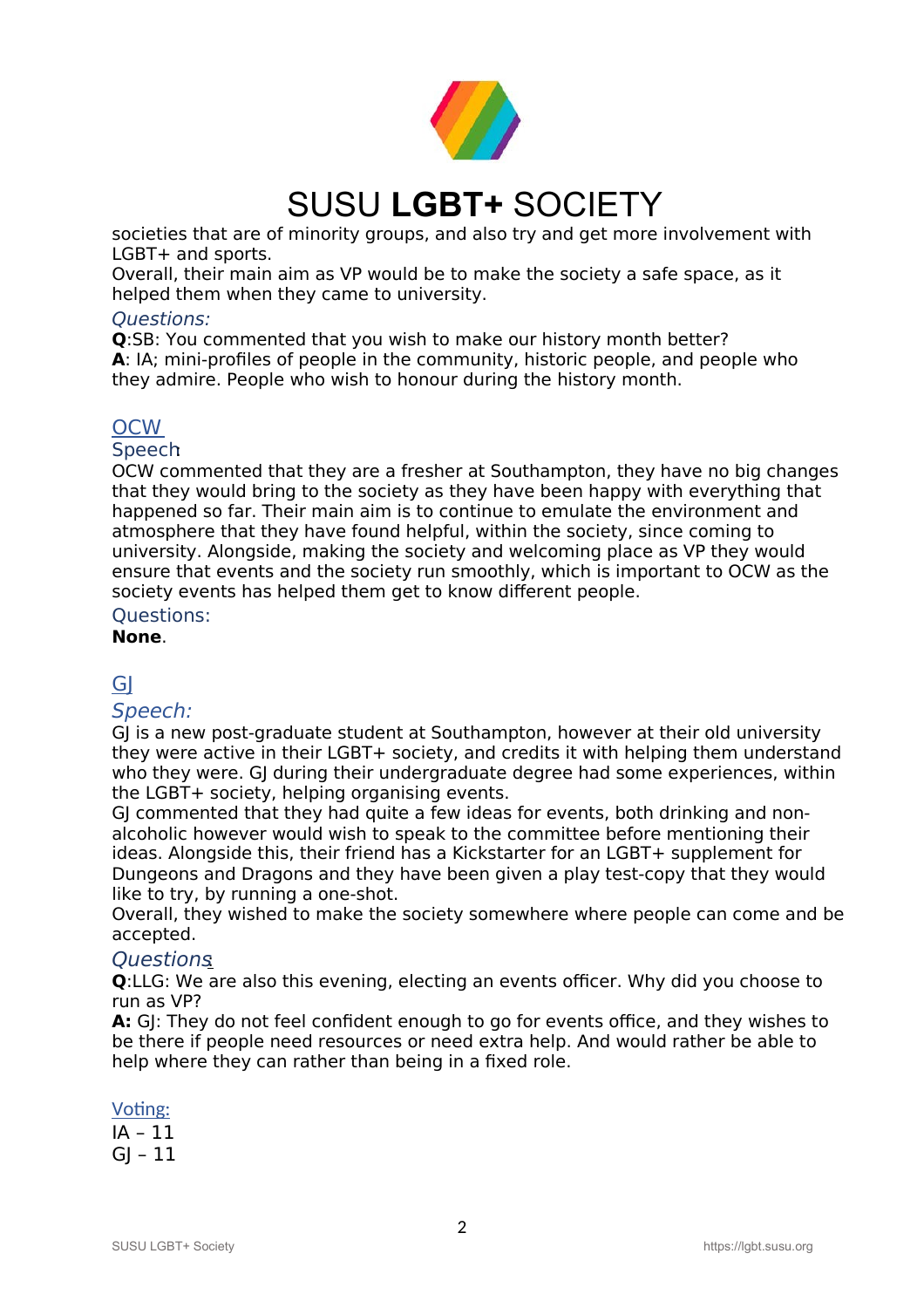

OCW – 1

RON - 1

Due to the tie in voting, it came down to the chair's digression. KG decided that there would be another vote between; IA, GJ and R.O.N.

2<sup>nd</sup> Vote:

IA: 13 GJ: 11:

RON.

**Vice President Elected: IA.**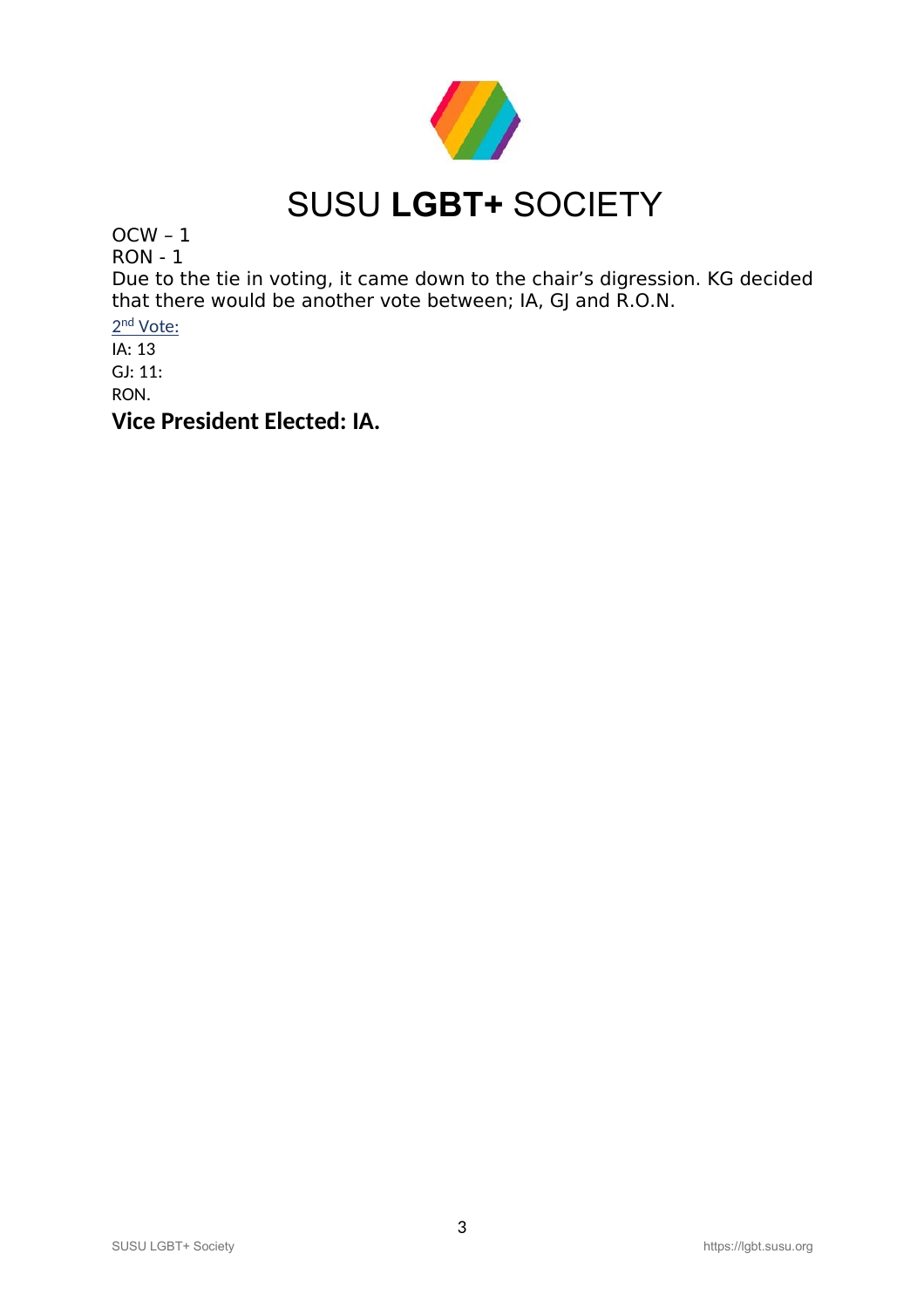

Winchester School of Arts Officer:

The WSA officer coordinates the society's activities at the WSA of arts. Running: YW.

YW:

Speech:

YW opened by commenting that being Chinese, it meant that back home the topic at the heart of the society is forbidden. When they moved to the U.K for university, they were met with a massive advertisement for London Pride – this moved them. They wished to run as 'love is love' and they want to help with the societies.

### **Ouestions**

Q: LLG – What are your pronouns? A: YW: She/Her.

## Voting:

YW: 23  $ROM·$  2. **WSA officer elected: YW.**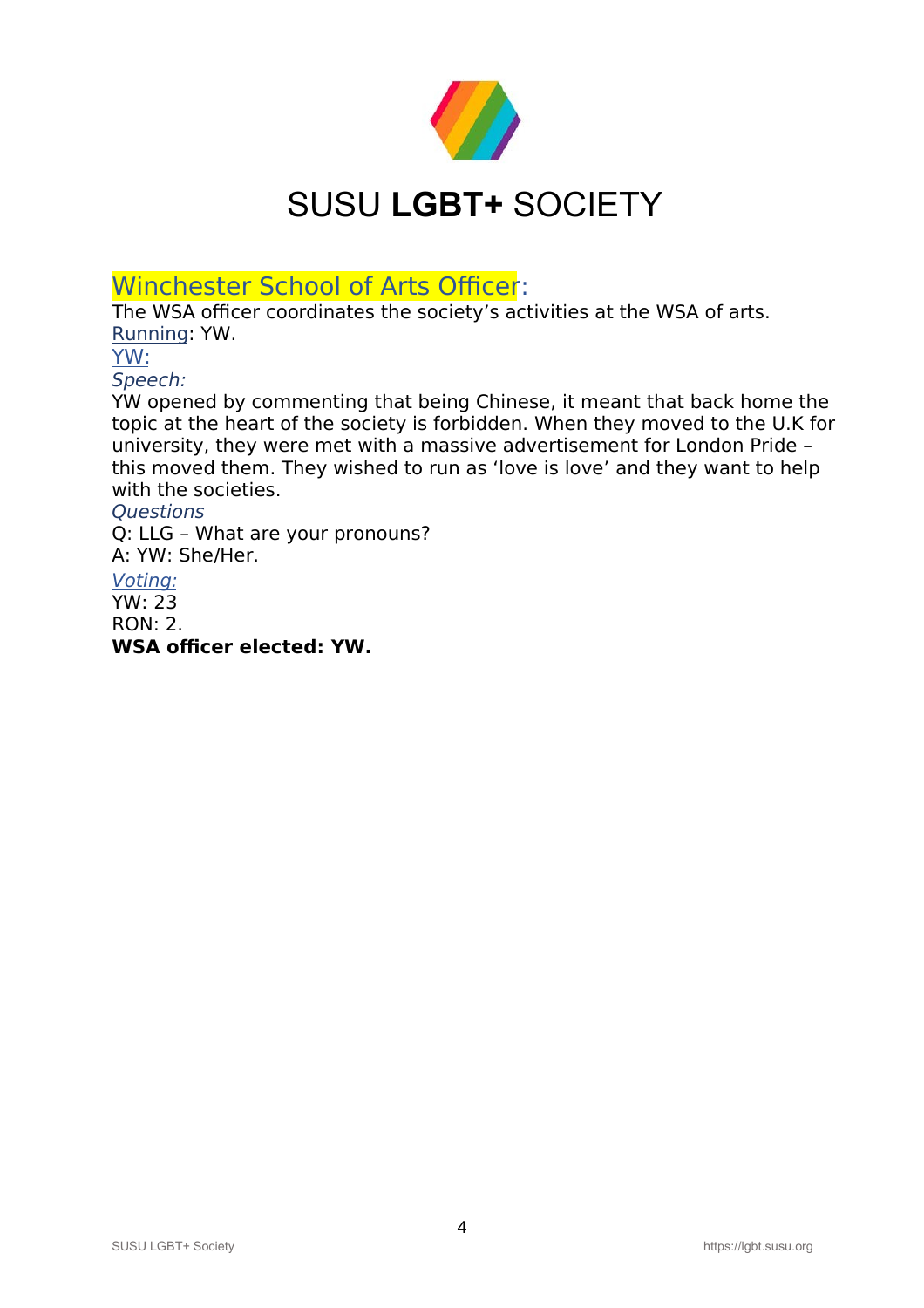

## Events Officer:

Responsible for coordinating the organisation of events and developing idea to ensure a balance of activities that interest all society members. Running: OCW, AF, JM and CP.

## OCW:

### Speech:

OCW as events officer would work their hardest to make sure that events run smoothly and the jobs that needed done would be done, they would ensure that the society runs a range events for to cater for everyone. They voiced their annoyance that people are spread-out across Southampton and would make sure that events were at specific locations to make it easier for people to meet.

## **Questions**

### **None**.

### AF

### Speech:

AF opened with their prior experiences, they were a founding member of the 'Rainbow Society' at their secondary school to help students to get to know themselves and they feel that this shows that they have prior experiences working collaboratively.

AF then commented that the origins of the 'gay' means 'happy' therefore they wish to make sure that they the society runs fun nights this would include running an event every week – e.g. film night, hobbit trip or a board game evening. Events are important for them as social events mean getting to know each other and since coming to university they have met nice people through the society.

## Questions:

**Q:** LLG – We always run a lunch every week, what would be special about running an extra event?

**A**: AF – At the weekly lunches they run into some people but not everyone and due to timetable constraints not everyone can make it. Therefore, they wish to run events that are not defined by lecture timetable e.g. board games, to ensure that people do not have to rush and that there is time for people to enjoy events.

**Q:** KG – Last years we struggled with fatigue, we put on a variety of events and not every event caters for everyone, we do try and do a lot of different events. However, how would you combat idea and timetable fatigue?

**A**: AF- Running events with society member input such as take suggestions and make members vote, as everyone has different ideas, and this should help with event fatigue. Also, not everyone has to go the every event.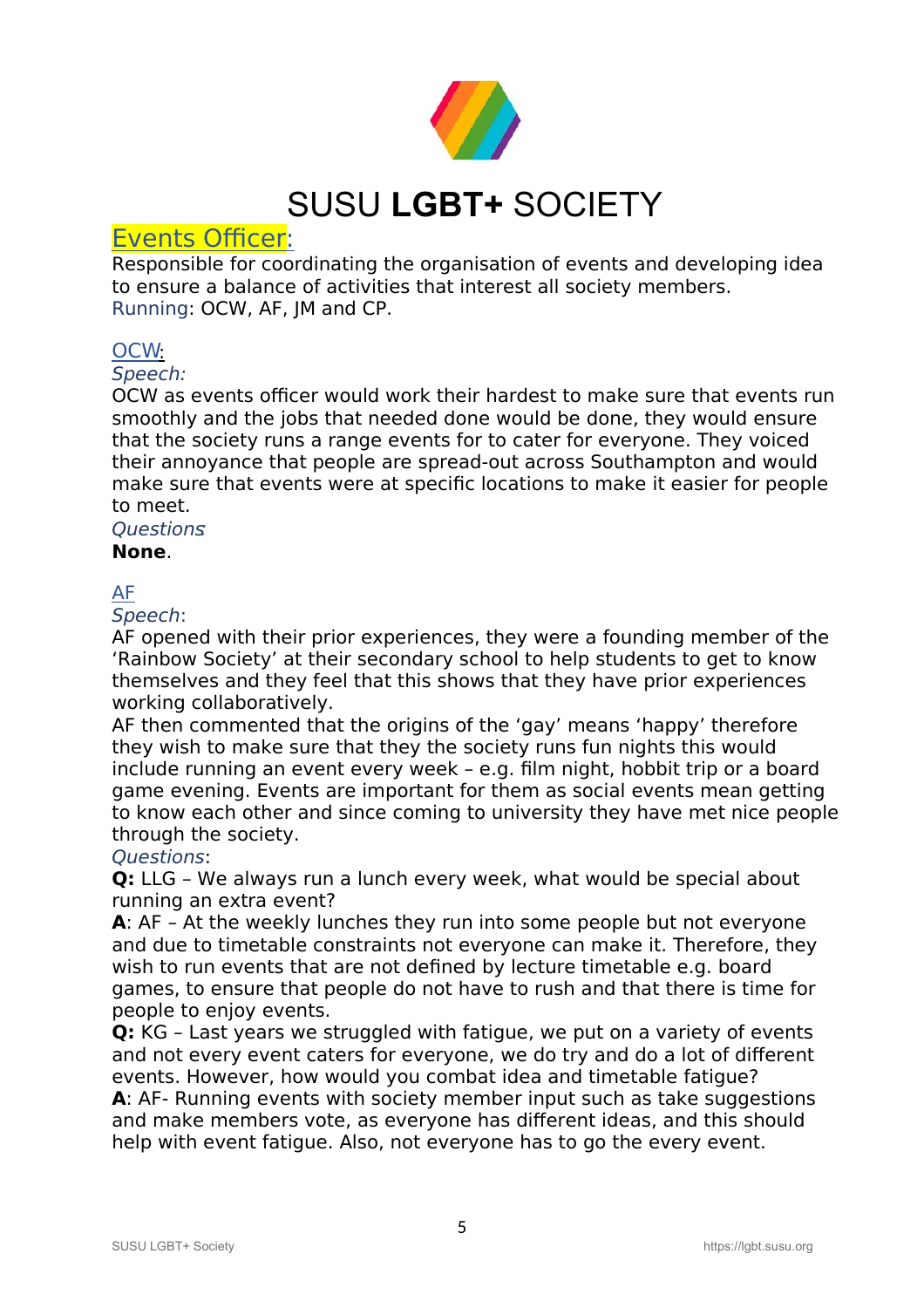

### JM

### **Speech**

JM began by commenting that they are a computer science first year. They would be there always to accept messages, emails and be communicated and would happily pass them on. They have been to several of the society events and has enjoyed meeting a lot of people and through the society they wish to meet more people. JM suggested a 'Gender Non-Conforming Ball' to allow everyone to have a good time. JM also commented that they would be happy to listen to requests from people for events.

Questions: **None.**

## CP

## Speech:

CP opened that during their first year they did not attend many events as they were scared to come along to events, their first event was Student Pride in second semester. Due to feeling scared initially she wishes to run more events for people who are scared to come to events, as they regret not coming to events sooner as they feel as if they missed out. CP followed up with wishing to find more LGBT+ friendly events in Southampton as they do not want anyone on a night out to feel uncomfortable or unsafe. They wish to make sure that there are a good mixture of events to make sure everyone feels included.

## Questions:

**Q**: LLG – It sounds like you have a passion for reaching out to people and getting people involved, why did you choose to run for events and not publicity?

**A**: CP – Ran for events as they love organising event.

### Voting:

AF:9 CP: 9 JM:7 OCW:2 R.O.N:0 As there was a tie once again, KG decided that we would vote again. Therefore, a second vote will occur for CP, AF and R.O.N. CP: 15 AF: 11 RON: 0 **Events Officer elected: CP.**